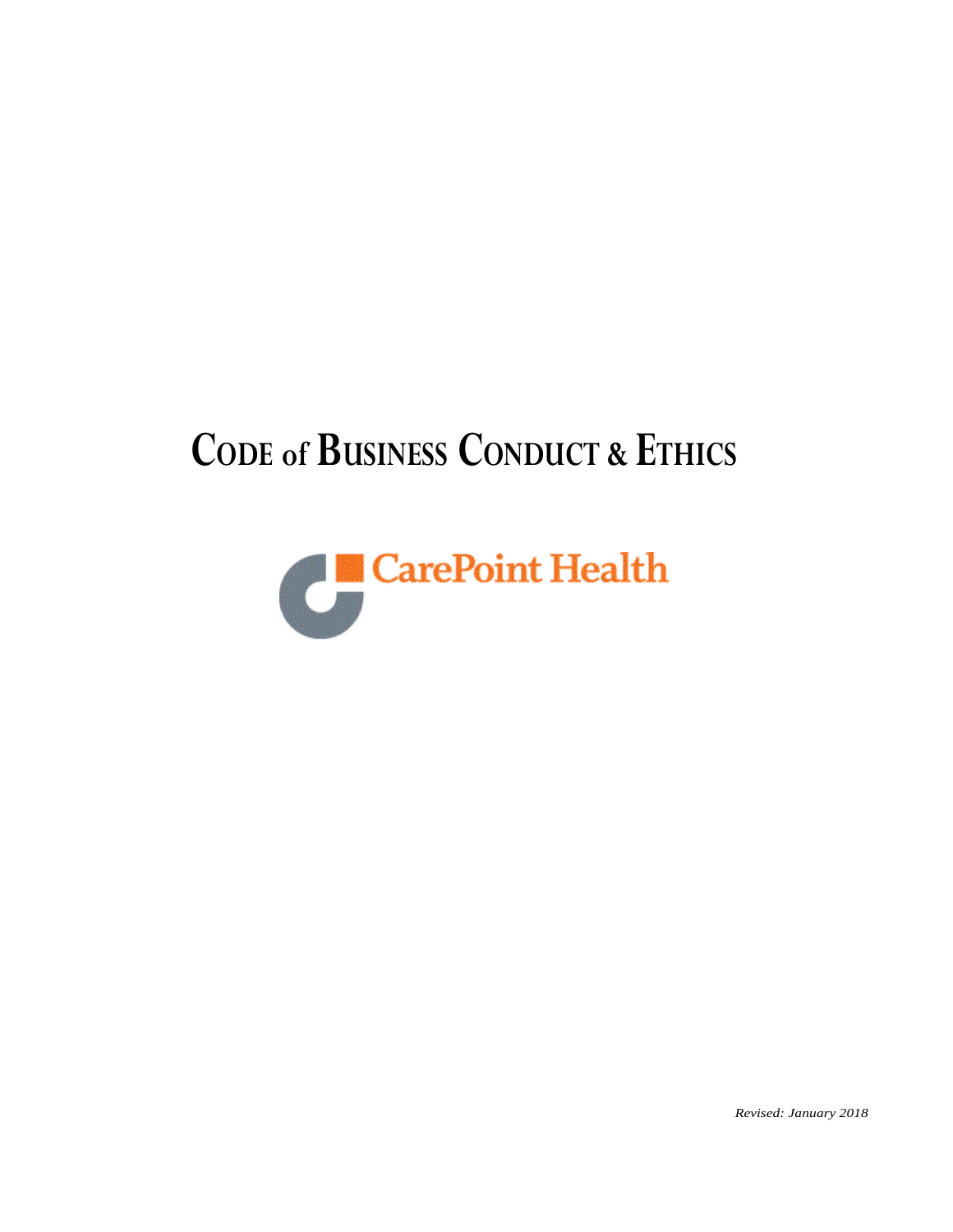# *A Message from Leadership*

Dear Colleague,

Enclosed is CarePoint Health's(Bayonne Medical Center, Christ Hospital, Hoboken University Medical Center, CarePoint Health Management Service Organization, CarePoint Health Medical Group, Garden State Healthcare Associates, McCabe Ambulance, and Quality Care Associates) Code of Business Conduct and Ethics. This Code of Conduct supports our mission, vision and value statements: to provide the highest quality service and commitment to our patients and their families. TheCode is a key part of CarePoint Health'sCompliance Program, which is a permanent part of the organization's infrastructure. Its purpose is to enhance our environment of fairness, sound judgment and mutual respectand to assure that CarePoint Health operations are conducted in compliance with the appropriate CarePoint Health Entity's policies and procedures and all applicable Federal and State laws and regulations. In other words, this Code provides guidance to all CarePoint Health employees in assisting us with carrying out our daily activities. Although many policies and procedures have been developed to guide CarePoint Health employees' behavior and protect them against unlawful and unethicalactivities, it is important to emphasize that the Codedoes not replace such policies, but simply enhances them.

CarePoint Health's Compliance Program, which was developed in 2013, can only succeed with the commitment and participation of everyone associated with the organization. The Compliance Program was developed to identify issues, prevent or remedy problems and give all CarePoint Health's employees another channel to voice their concerns. All employees will receive training on the Compliance Program, Code of Conduct and related policies upon orientation and annually. It is important that you read and understand the Code andits relevantpoliciesand procedures.

We encourage you to bring to management's attention potential violations of CarePoint Health's policies and/or government laws. To voice your concerns, contact your Manager, Vice President, Vice President of Corporate Compliance. If you wish to remain anonymous you can call the confidential Compliance Hotline number listed below.

Bayonne Medical Center Christ Hospital Hoboken University Medical Center CarePoint Health Medical Group Garden State Healthcare Associates CarePoint Health Management Service Organization Quality Care Associates McCabe Ambulance

VP, Corporate Compliance & Internal Audit [CcomplianceOfficer@carepointhealth.org](mailto:CcomplianceOfficer@carepointhealth.org) Hotline: 844.246.4365

You have our personal assurance that no retaliatory action will ever be taken against you for asking a question or raising a concern in good faith about the Code of Conduct or unethical behavior. Because of our Compliance Program, the Code of Conduct, your commitment, dedication and integrity, CarePoint Health will continue to maintain the trust on whichthe fulfillment of its mission, valuesand visiondepends.

Thank you for your support of this most important program and document.

Sincerely,

Executive Management Team

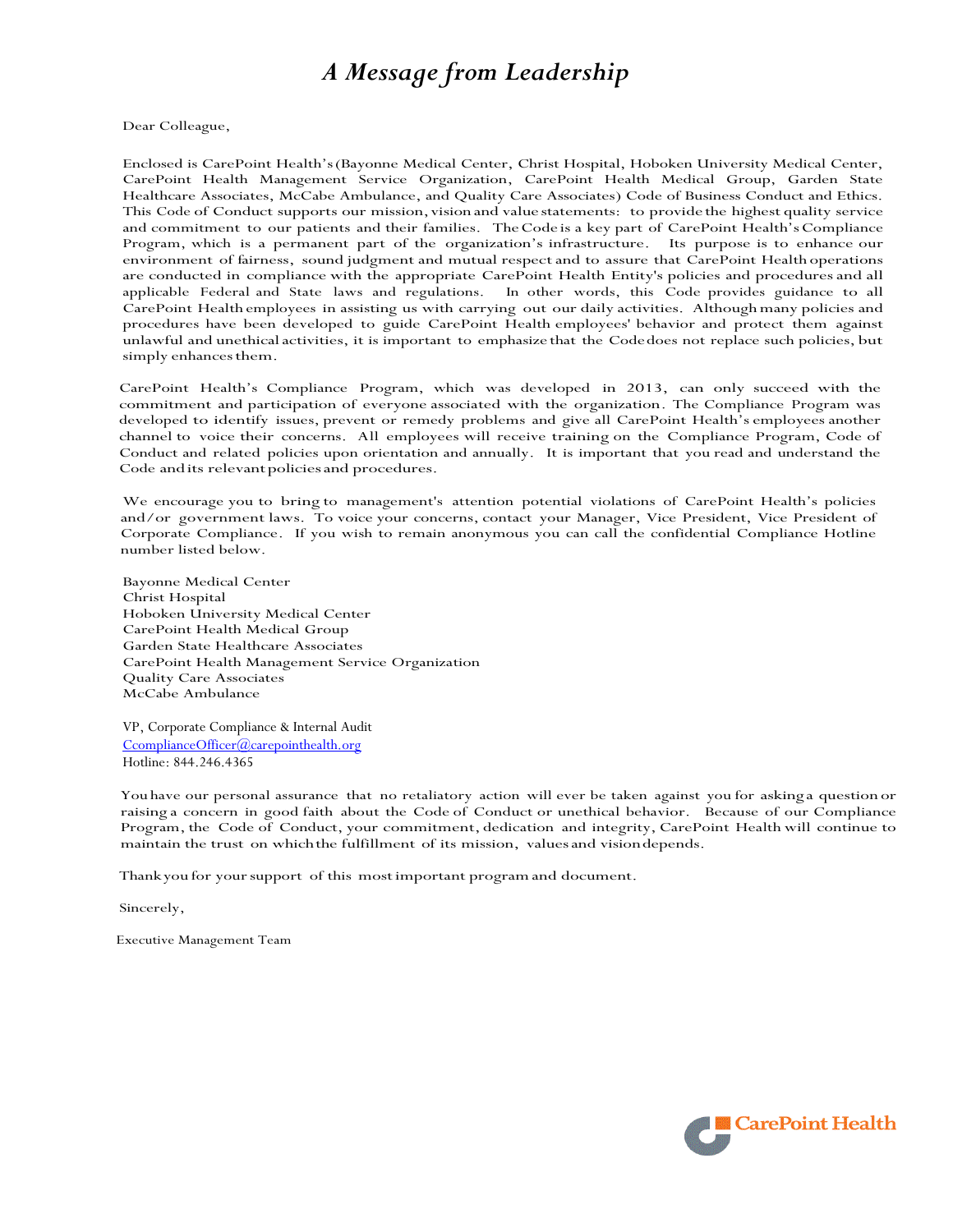# **Mission**

Treating with compassion and leading with innovation, we improve the health of the communities we serve.

# **Vision**

CarePoint Health will be recognized for pioneering the future of health care in New Jersey. We will reinvent health care by innovating at every opportunity, challenging convention, and building sustainable models for the patient, communities and health care providers.

# **Core Values**

**Patient-Centered.** *We put the patient first*. The patient is the center of everything that we do, and we will provide every patient with exceptional care and service that is delivered with dignity and compassion.

**Innovation.** *Innovation is a way of life*. From the coordination of care to advanced technologies, we seek out and embrace new, meaningful ways of delivering care.

**Coordinated Care.** *Personalized coordinated care.* As an integrated health system, we align our physicians, clinics, hospitals and affiliated services to provide the most effective and efficient care possible.

**Sustainability.** *Financial health to reinvest in the future*. Achieving financial health allows us to invest in the best people, at the best facilities, utilizing the latest technologies to provide the first-class care now and tomorrow.

**Community Impact.** *We take care of Hudson County*. We work to create positive outcomes by investing both financial resources and human resources to organizations that are equally committed to the health and vitality of the communities we serve.

# **PATIENT RELATIONS**

# Quality of Care

CarePoint Health as a whole is committed to providing quality healthcare to our patients and, as such, CarePoint Health treats all patients with respect and dignity and provides care that is both necessary and appropriate. We make no distinction in the admission, transfer or discharge of patients or in the care we provide based on race, color, religion or national origin. Clinical care is based on identified patient needs and only competent and qualified individuals will provide this care, while always considering the safety and well-being of our patients.

# EMTALA

CarePoint Health Hospitals and Medical Centers follows the Emergency Medical Treatment and Active Labor Act ("EMTALA") in providing an emergency medical screening examination and necessary stabilization to all patients, regardless of ability to pay or the source of their payment. Provided that CarePoint Health Hospitals and Medical Centers has the capacity and capability, anyone with an emergency medical condition is treated. In an emergency situation, or if the patient is in labor, we will not delay the medical screening and necessary stabilizing treatment in order to seek financial and demographic information. Patients with emergency medical conditions are only transferred to another facility at the patient's request or if the patient's medical needs cannot be met and appropriate care is knowingly available at another facility. If this occurs, the patient will be transferred in strict compliance with the State and Federal EMTALA regulatory requirements.

# Patient Rights

CarePoint Health listens to and follows the choices made by our patients with respect to their clinical care. Each patient is provided with a written statement of patient rights and information regarding our privacy practices. CarePoint Health respects patients' rights with respect to treatment and medical services without discrimination based on race, age, religion, national origin, sex, sexual preferences, handicap, diagnosis, ability to pay, or source of payment, and to make decisions regarding their medical care, establishing their advance directives and the freedom to choose physicians and other service providers.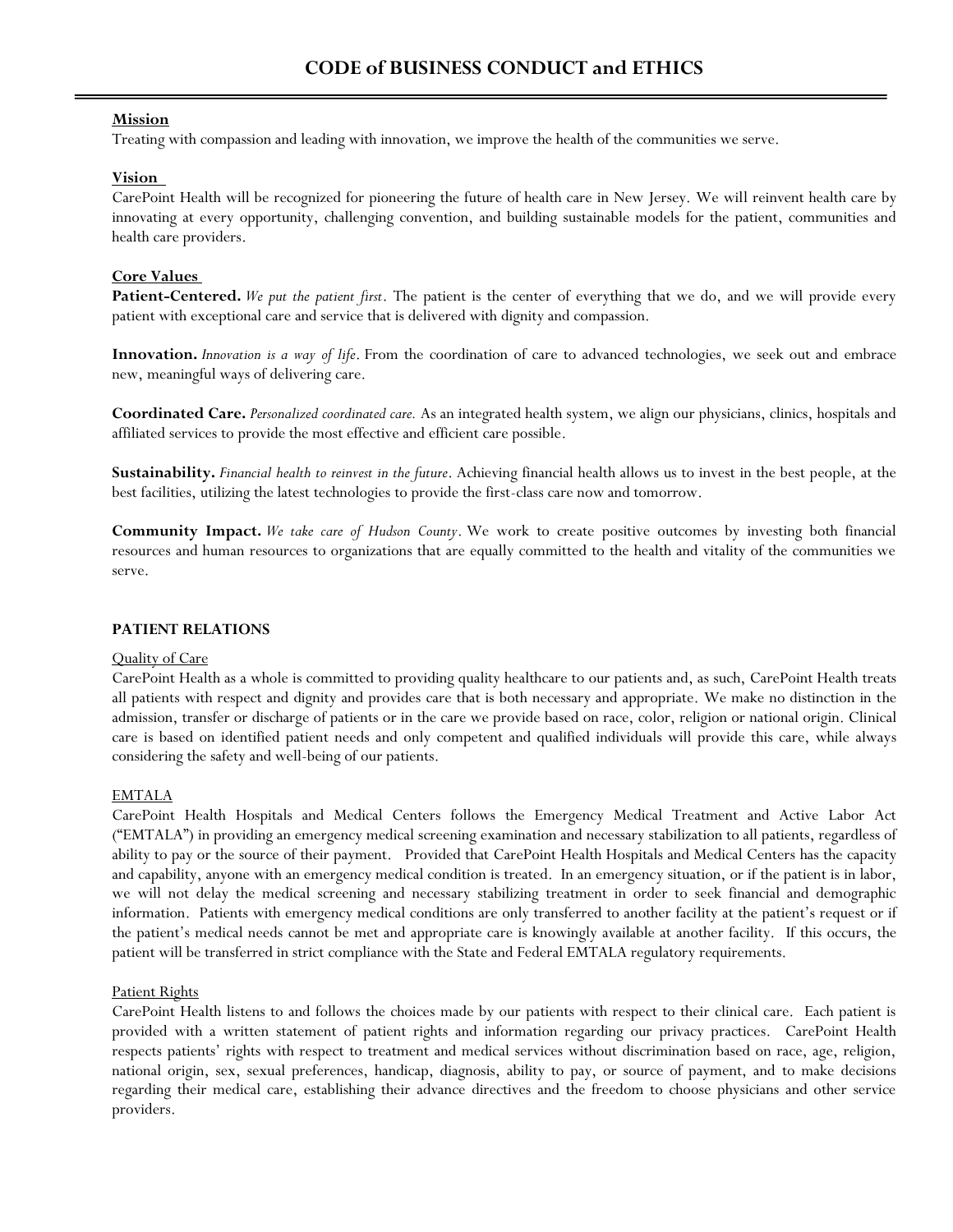# **BUSINESS AND FINANCIAL REPORTING**

# Billing for Services

CarePoint Health is committed to ethical, honest billing practices and, accordingly, CarePoint Health has implemented policies, procedures and systems to facilitate accurate billing to government payers, commercial insurance payers, and patients. All policies, procedures and systems conform to Federal and State laws and regulations. CarePoint Health will not tolerate any deliberately false or inaccurate submission of bills. Any employee who knowingly submits a false claim, or provides information that may contribute to submitting a false claim such as falsified clinical documentation, is subject to dismissal. CarePoint Health will invoice patients or third parties only for services provided and will provide assistance to those seeking to understand the costs of their care. CarePoint Health Centers will also attempt to resolve billing questions and objections to the satisfaction of the patient.

In support of accurate billing, medical records must provide reliable documentation of the services rendered. It is important that all individuals who contribute to medical records provide accurate information and do not destroy any information considered as part of the official medical record.

Accurate and timely documentation also depends on the diligence and attention of physicians who treat patients at CarePoint Health. Each physician must provide us with complete, legible and accurate information in a timely manner. All CarePoint Health employees involved in billing and coding are expected to be knowledgeable in all aspects of current laws and regulations affecting their duties. CarePoint Health will ensure annual training of applicable staff members, clinicians, coders and billers on proper coding, charge capture and billing.

# Errors and Corrective Action

We bill only for medically appropriate services actually performed by properly licensed individuals. We do not submit duplicate bills. If billing errors or billing requirement violations come to light, appropriate corrective action is taken, including refunding any overpayment.

#### **Coding**

CarePoint Health will continue to make every attempt to code all medical records completely and accurately using the proper LCD, ICD-10, CPT-4 and/or HCPCS codes reflective of the treatment and diagnostic documentation written in the medical record by a physician or designee.

In the event a billing error is discovered, immediate action will be taken to correct the error, alert the payer and promptly refund any payments not due to CarePoint Health.

#### Cost Reports

Compliance with all Federal and State laws, regulations and guidelines relating to CarePoint Health's cost report is essential. All employees involved with the cost report must have extensive knowledge on the laws, regulations and guidelines which govern and define what costs are allowable and the appropriate method used to claim reimbursement for the cost of services provided. CarePoint Health will not submit a cost report that contains false or inaccurate information. In preparation, submission and settlement of CarePoint Health's cost report, the Finance Department will seek clarification from the intermediary of any dilemma which could impact the Hospital. In addition, CarePoint Health's Finance Department will comply with applicable auditing, accounting and financial disclosure laws.

#### Financial Statements

All financial statements and other reports must reflect actual transactions and conform to generally accepted accounting principles. CarePoint Health requires that all documents present a high level of accuracy and completeness. CarePoint Health employees recognize that these records serve as a basis for managing the business and are important in meeting our obligations to our patients, employees, the government, suppliers and others.

#### **FRAUD WASTE AND ABUSE**

All staff and business associates have the responsibility to prevent fraud, waste, and abuse. The CarePoint Health's Fraud, Waste, and Abuse policy specifies individual responsibilities and actions regarding fraud/dishonest acts.

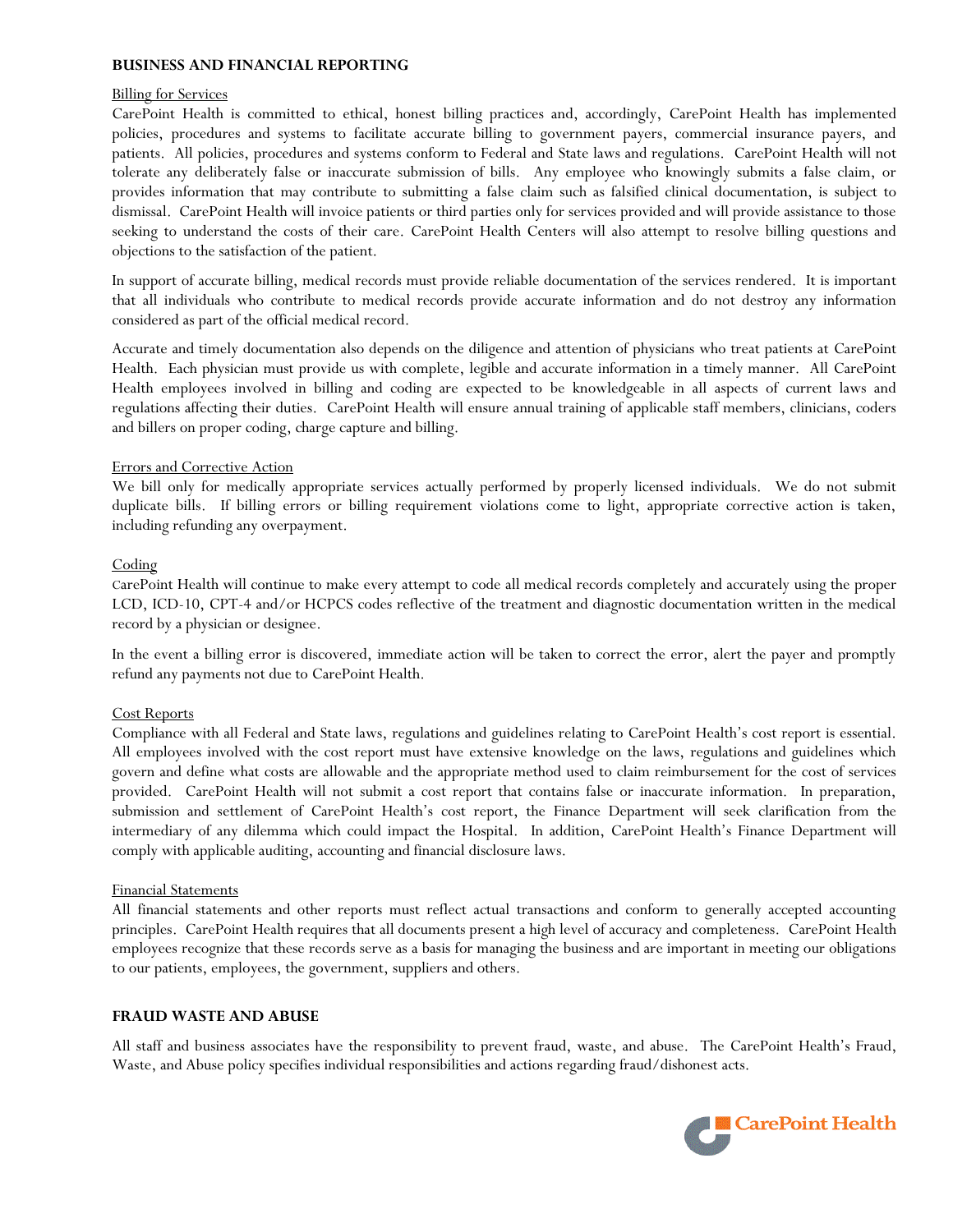Fraud - an intentional deception or misrepresentation made by a person with the knowledge that the deception could result in some unauthorized benefit to him/herself or some other person. It includes any act that constitutes fraud under applicable federal or State law.

Waste - The thoughtless or careless expenditure, consumption, mismanagement, use, or squandering of resources owned or operated by CarePoint Health to the detriment or potential detriment of CarePoint Health. Waste also includes incurring unnecessary costs because of inefficient or ineffective practices, systems, or controls.

Abuse means provider practices that are inconsistent with sound fiscal, business, or medical practices, and result in an unnecessary cost to the Medicaid/NJ FamilyCare program, or in reimbursement for services that are not medically necessary or that fail to meet professionally recognized standards for health care. It also includes enrollee practices that result in unnecessary cost to the Medicaid/NJ FamilyCare program

#### **INTELLECTUAL PROPERTY**

Intellectual property includes any invention, discovery, trade secret, technology, creation, scientific or technological development, computer software, or other form of expression of an idea that arises from the activities of persons employed by CarePoint Health, or anyone using CarePoint Health offices or facilities under the supervision of corporation personnel. CarePoint Health owns the intellectual property created by staff and business associates if the intellectual property is:

Created by the staff and business associates member within the scope of employment; created by the staff and business associates member on corporation time with the use of corporation facilities or supplies; commissioned by CarePoint Health pursuant to a signed contract; fits within one of the nine categories of works considered works for hire under copyright law; or results from research supported by federal funds or third-party sponsorship.

Staff and business associates must disclose the intellectual property created by the staff member or business associates to the Compliance Officer well before he or she submits any information about the intellectual property for publication, or makes any public disclosure or even a private disclosure to a commercial entity.

#### **CONFLICTS OF INTEREST**

#### **General**

It is the policy of CarePoint Health to prohibit its employees and other associates from engaging in any activity, practice, or act which conflicts with, or appears to conflict with, the interests of CarePoint Health, or its patients. All CarePoint Health employees, medical staff, board members, and contractors must disclose to the Compliance Officer any interest they or their immediate family may have with any organization which does business or competes with CarePoint Health.

#### Gifts and Entertainment

Members of CarePoint Health's workforce shall not accept anything of value for any care or assistance provided to patients, except perishable, non-cash items of nominal value (e.g., basket of fruit, candy, flowers, etc.) for general consumption or enjoyment.

Members of CarePoint Health's workforce and/or their immediate family may accept non-cash gratuities (e.g., meals or entertainment) offered in the normal course of business, up to \$150 aggregate value in any 12-month period from a single individual or entity, unless offered with the implied or explicit expectation of favorable action or obligation. Gratuities above this value must be reported to the Compliance Office for Conflict of Interest assessment.

Members of CarePoint Health's workforce, and/or their family members, may not under any circumstances solicit anything of value from any vendor, client, patient, or visitor. **Exception:** In alignment with common industry practices, McCabe Ambulance van drivers and EMT personnel may accept gratuities while carrying out their official duties.

#### Outside Employment

Since outside employment may constitute a conflict of interest if it places the employee in a position that might affect the employee's objectivity in carrying out his or her responsibilities, or lessens the efficiency, alertness or productivity expected of

**CarePoint Health**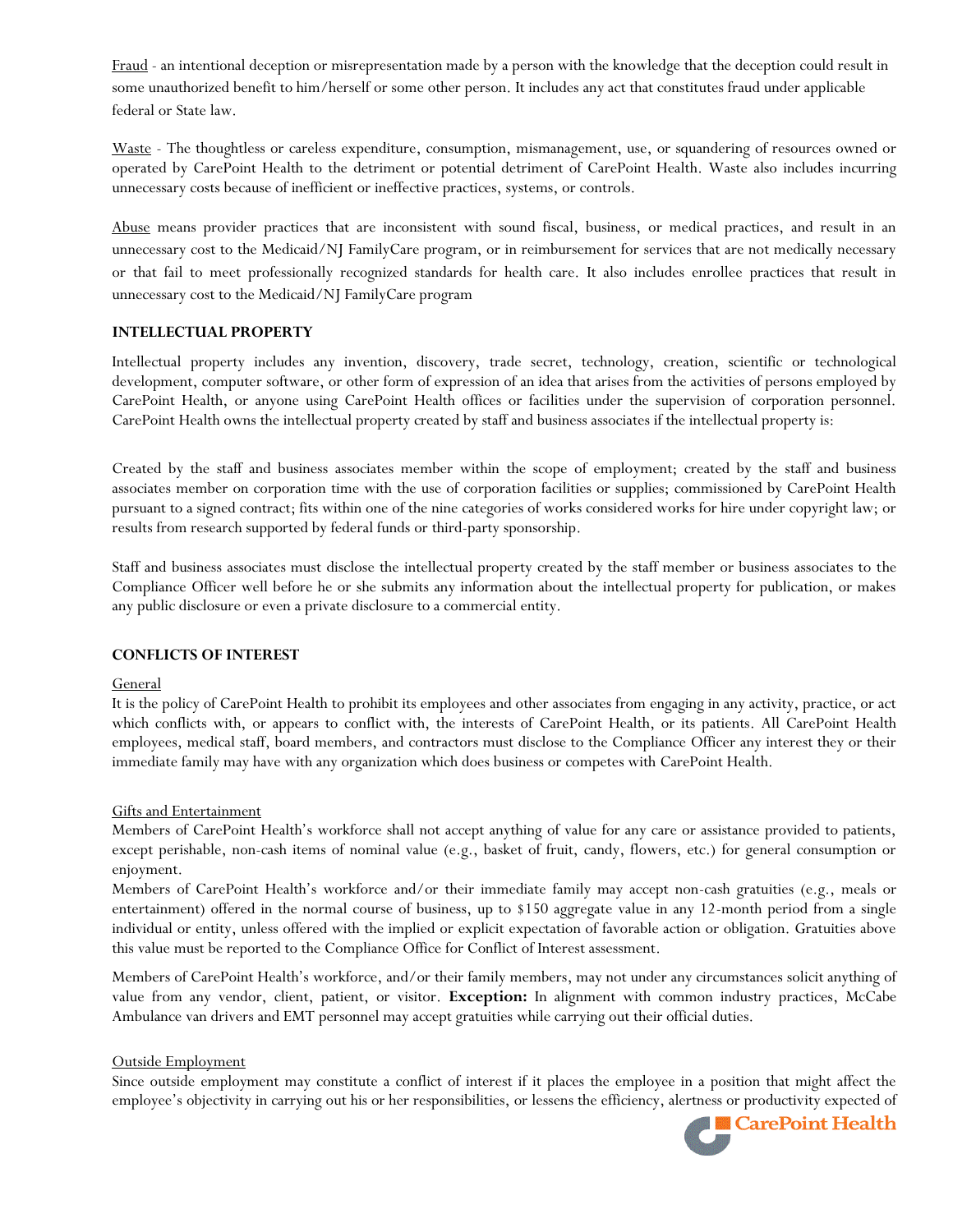the employee, managers and above are required to record their outside employment on the CarePoint Health's Conflict of Interest questionnaire and notify Human Resources and their supervisors accordingly. Employees may not use CarePoint Health's time, materials, information or other assets in connection with their outside employment.

# Relationship with Suppliers

It is CarePoint Health's policy to use best efforts to ensure that all contracts are in compliance with Federal/State health care program statutes, regulations and policies. Business transactions must be entered into solely on the basis of the best interest of the CarePoint Health Entity. CarePoint Health seeks to comply with all Federal and State laws and regulations including the requirement not to contract with sanctioned individuals or companies.

# **COMPUTER USAGE**

#### Computer Information Security

It is a violation of law to disclose computer passwords; penalties range from a Class B misdemeanor to a felony depending on the related monetary damage. Computer passwords should be considered highly confidential. Staff and business associates should never disclose computer passwords to anyone other than those individuals in CarePoint Health Plans that have official capacity and approval from the Board of Directors to access staff and business associates passwords. Furthermore, staff and business associates should not write or otherwise document passwords in a place that is accessible by others.

#### Computer Software

Staff and business associates who use software licensed to CarePoint Health or an entity owned by CarePoint Health must abide by applicable software license agreements and may copy licensed software only as permitted by the license. Unauthorized duplication of copyrighted software is a violation of federal copyright law. Staff and business associates should direct any questions about applicable software license agreements to their Department Director.

#### **HIPAA**

#### Privacy - Confidential Information

We protect the confidentiality of patient information and CarePoint Health's internal information. CarePoint Health securely files documents and we are careful about written and spoken communications so that information is given only to people authorized to receive it and unauthorized disclosures are prevented. We access only what is needed to provide care or to conduct CarePoint Health business.

CarePoint Health will only use and disclose a patient's protected health information ("PHI") in accordance with the state and federal laws and regulations and for the purposes of Treatment, Payment or Health Care Operations ("TPO"). Activities that constitute TPO are:

Treatment - the coordination or management of health care by a health care provider; the referral of a patient from one health care provider to another, or consultation between health care providers relating to a patient.

Payment - billing, claims management, health care processing, data processing related to billing, claims management, appropriateness of care, coverage under a health plan, pre-authorization of services, justification of charges and collection activities

Health Care Operations - certain administrative, financial, legal, and quality improvement activities that are necessary to run CarePoint Health's business and support the core functions of treatment and payment *(e.g. customer service activities, mergers and acquisitions, etc.)*

A signed patient authorization is necessary for all other transactions. It protects our patients and limits the amount of PHI which may be released.

#### **Security**

CarePoint Health safeguards access to protected health information and other confidential information. CarePoint Health provides its employees access to computer, computer networks, email systems and internet services solely to help employees do their work. Incidental and occasional personal use is permitted, so along as such use does not interfere with CarePoint Health's needs and operations, is not for personal gain and does not violate any Federal and/or State laws or any CarePoint Health policy.

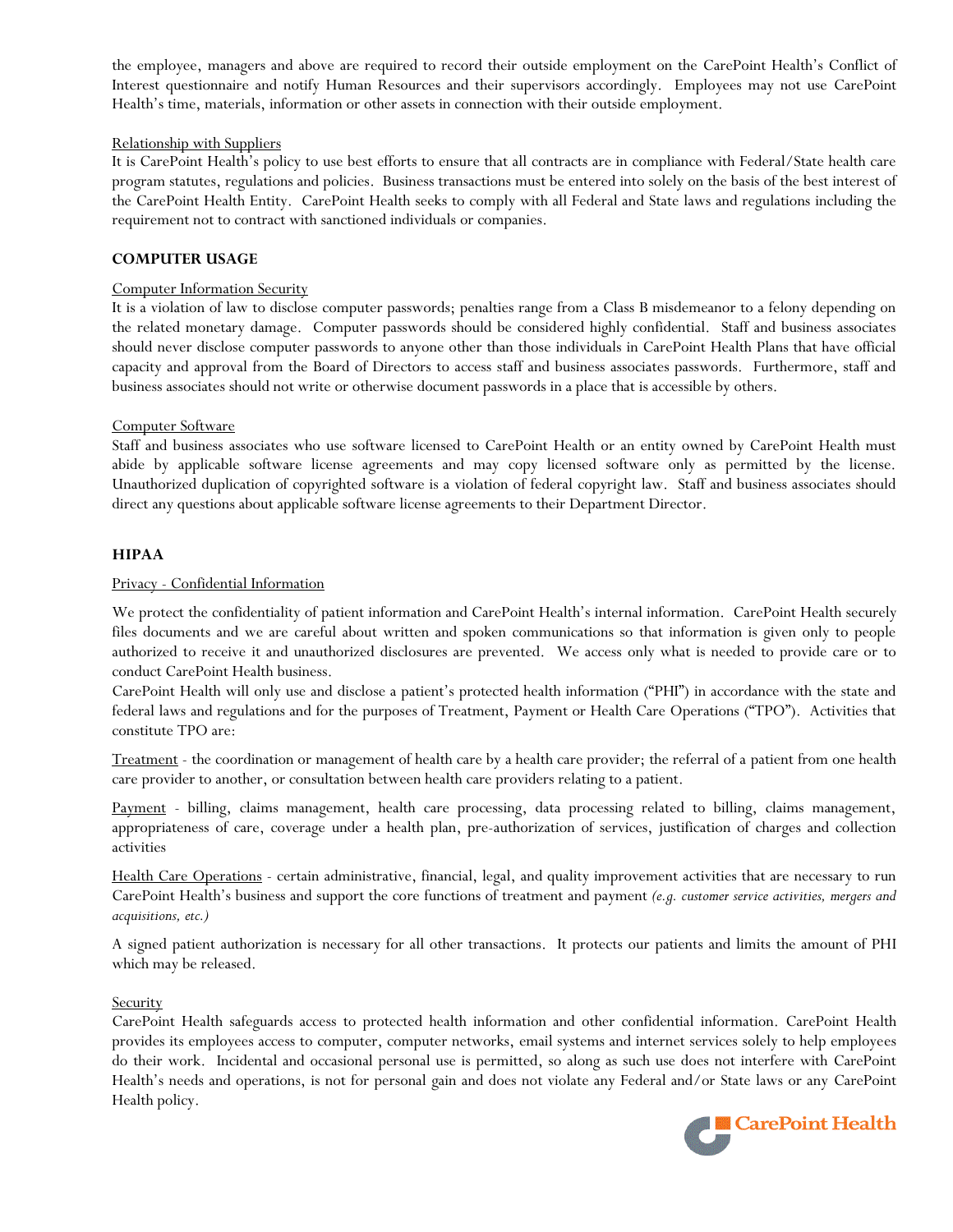# **SAFEGUARDING ASSETS**

#### Preservation of Assets

At CarePoint Health, we use resources responsibly and effectively solely for the purposes of furthering CarePoint Health's activities. We do not use CarePoint Health's facilities or resources for our personal benefit, or for the benefit of family members, friends or others.

#### Expenditure of Funds

CarePoint Health's funds are used only for the legitimate business purposes of the CarePoint Health Entity. Expenditures of CarePoint Health funds are recorded and accounted for in an accurate and timely manner in the CarePoint Health Entity's books of accounts. All accounts of the CarePoint Health Entity funds, except authorized imprest funds/petty cash accounts, shall be established and maintained in the name of the CarePoint Health Entity and may be opened or closed only on the authority of CarePoint Health's Board of Trustees.

#### **WORKPLACE CONDUCT AND EMPLOYMENT PRACTICES**

#### Drug and Weapon-Free Workplace

CarePoint Health is committed to a drug-free environment. Staff and business associates reporting to work under the influence of an illegal controlled substance or alcohol, or unlawful manufacture, sale, distribution, dispensing, possession or use of a controlled substance is prohibited in the workplace and on any property under the control of CarePoint Health. The use of alcoholic beverages is prohibited in CarePoint Health facilities. However, the CEO or his/her designee of CarePoint Health may waive this prohibition with respect to any event sponsored by CarePoint Health.

Staff and business associates of CarePoint Health are required to notify the Compliance Officer within five (5) calendar days of a conviction for an offense involving a controlled substance that occurred in or on the premises controlled by CarePoint Health.

In order to ensure a safe environment for employees and customers, CarePoint Health prohibits the wearing, transporting, storage, or presence of firearms or other dangerous weapons in our facilities or on our property. Any employee in possession of a firearm or other weapon while on our facilities/property or while otherwise fulfilling job responsibilities may face disciplinary action including termination. A client or visitor who violates this policy may be removed from the property and reported to police authorities. Possession of a valid concealed weapons permit is not an exemption under this policy.

#### Equal Employment Opportunity

CarePoint Health is an Equal Employment Opportunity/Affirmative Action employer. In the administration of its employment policies and practices, CarePoint Health does not discriminate against employees or applicants for employment because of race, color, national origin, sex, sexual orientation, religion, age, veteran status, or disability. CarePoint Health takes affirmative steps to ensure that applicants are hired, and staff and business associates are treated, in a non-discriminatory manner. CarePoint Health's commitment to equal opportunity principles applies to all aspects of employment, including recruitment, retention, promotion, compensation, benefits, and training.

#### Sexual Harassment and Sexual Misconduct

CarePoint Health is committed to the principle that the working environment should be free from inappropriate conduct of a sexual nature. Sexual harassment and sexual misconduct are illegal and unprofessional. Staff and business associate members who engage in such conduct will be subject to disciplinary action, including termination.

#### Workplace Health and Safety

All staff and business associates should perform their duties in compliance with all applicable institutional policies, federal, state and local laws and standards relating to the environment and protection of worker health and safety. Staff and business associates should become familiar with and understand how these laws, standards, and policies apply to their specific job responsibilities. Each staff and business associates member is responsible for advising their immediate supervisor of any serious workplace injury or any situation presenting a danger of injury so that timely corrective action may be taken. Department Directors must report unsafe practices or conditions to the Human Resources Department or (Compliance Officer).

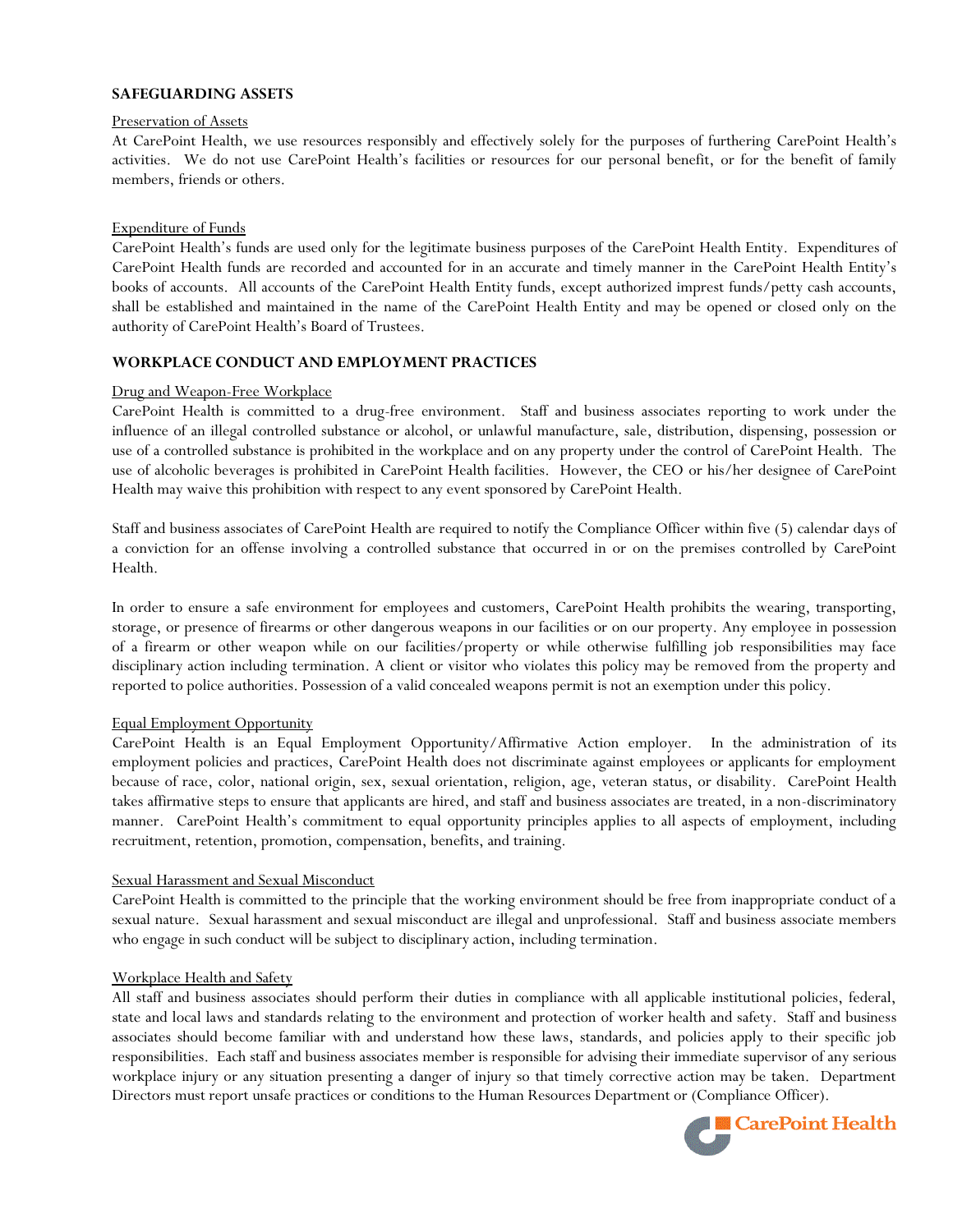# Workplace Violence

CarePoint Health strives to assure that staff and business associates are provided a safe working environment. Violence in the workplace is not tolerated. Workplace violence may be considered illegal and it is certainly unprofessional.

Staff and business associates members who are involved in violent actions against other individuals or verbal or written threats directed at individuals will be subject to disciplinary action, including termination.

Staff and business associates of CarePoint Health who observe or experience any form of harassment or discrimination should report the incident to the Safety Officer or (Compliance Officer).

# Dishonest or Illegal Activities

Dishonest or illegal activities on CarePoint Health premises or while on business representing CarePoint Health, will not be condoned and may result in disciplinary action, up to and including dismissal and criminal prosecution.

# Training and Development

Training will be given to all employees at orientation to ensure employees have the proper knowledge of the organizational policies and processes to perform their duties and meet the needs of CarePoint Health's patients. Training relating to specific compliance issues and concerns, including but not limited to billing and coding issues, and specific federal regulatory provisions will be required for employees with relating skill sets and/or responsibilities. Attendance to related training/education sessions is mandatory.

#### Verification of Qualifications

CarePoint Health hires only qualified individuals with proper expertise, licenses and experience. Qualifications are verified in connection with offering employment. CarePoint Health performs monthly exclusions checks on all employees using the Office of Inspector General (OIG) databank, System for Award Management (SAM) database and the NJ State Debarment database.

# Respect for Cultural Values and Religious Beliefs

CarePoint Health values diversity and treats patients, families, visitors, associates, medical staff and all others with respect and dignity.

# Employment of Relatives

Employment of relatives wherein such relatives have a direct reporting relationship to a member of senior management, including the CEO, shall be prohibited. In the event the situation involves a direct reporting relationship with a supervisor, manager, or director, this employment too shall be prohibited unless a waiver is granted by Carepoint Health leadership.

# **MARKETING**

To respect patients' rights to privacy and confidentiality, the CarePoint Health Entity will protect patient information from release to agencies, organization, or entities seeking to use patient information for marketing purposes in accordance with all Federal, State and JCAHO Privacy rules and regulations. CarePoint Health's patient/member information database will not be sold to any agency, organization or individual for any purpose.

Photographs of patients/members will not be used for any marketing material or news stories without the patient/member's verbal and written consent. Photographs of minors (under the age of 18) will only be taken and published if the verbal and written consent of one or both parents is received.

# **REPORTING ILLEGAL AND UNETHICAL BEHAVIOR**

All employees are required to comply fully with the rules, standards and principles of the Code of Conduct. Employees are required to report any suspected violations to a Manager, the service line Vice Presidents, the Compliance Director, or Vice President of Corporate Compliance. You may also use the Compliance Program confidential Compliance Hotline whereby you can remain anonymous. CarePoint Health will attempt to treat all reports, including the identity of the reporting employee, confidentially.

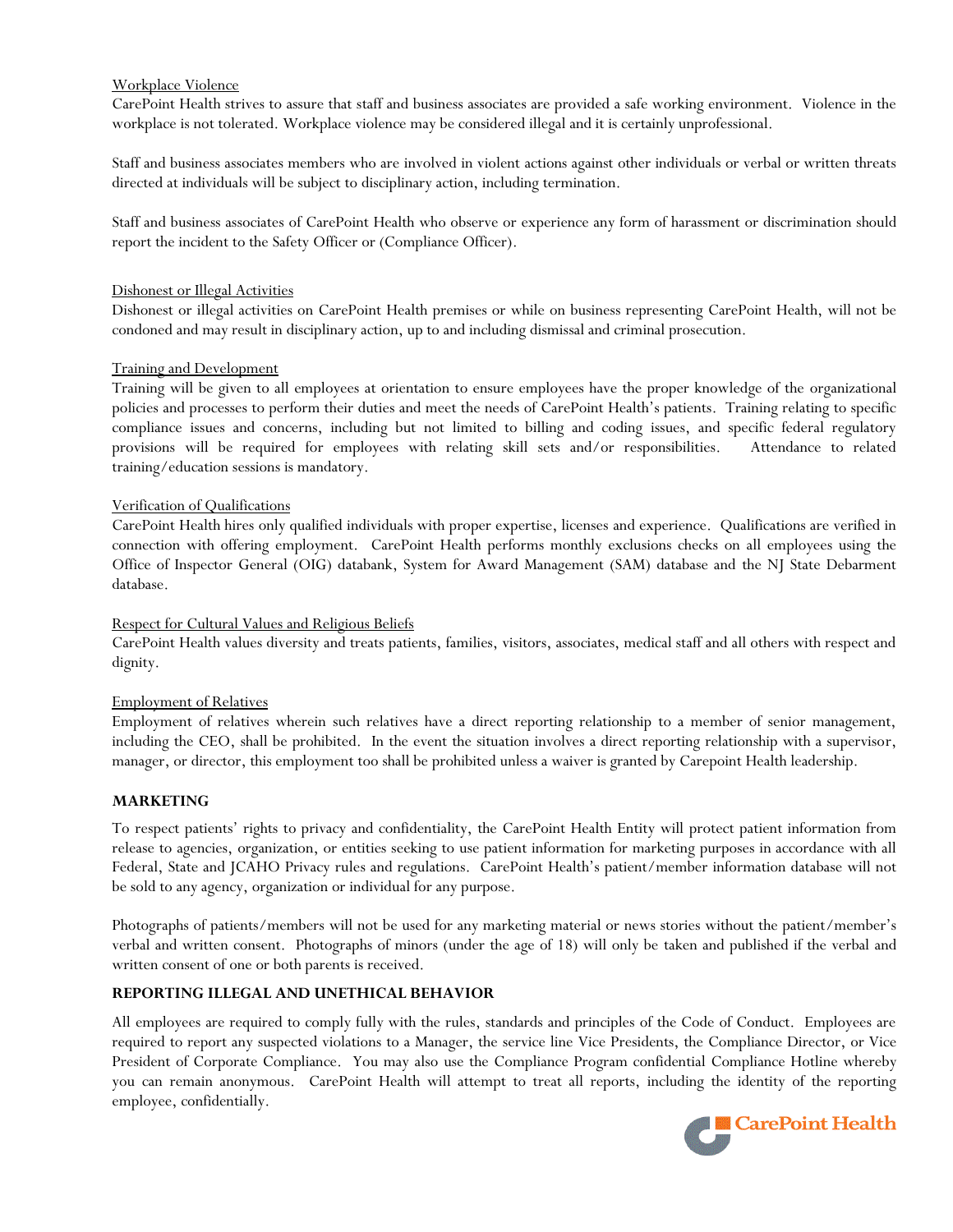# **RECORDKEEPING**

# Accuracy of Records

Every CarePoint Health employee is responsible for the integrity and accuracy of the documents and records not only to comply with regulatory and legal requirements but also to ensure records are available to support the business practices and actions. No one may alter or falsify information on any record or document. CarePoint Health employees must not tamper with records.

# Record Retention

Medical and business documents and records are retained in accordance with the NJ State Division of Archive and Record Management. Please see your specific entity policy on Record Retention. Medical and business documents include paper documents such as letters and memos, computer-based information such as e-mail or computer files on disk or tape and any other medium that contains information about the organization or its business activities.

#### Disposal of Documents and Records

It is important to retain and destroy records only according to CarePoint Health's policy. Therefore, no one may remove or destroy records prior to the specified date without first obtaining permission as outlined in the record management policy. Records must never be destroyed in an effort to deny governmental authorities that which may be relevant to a government investigation.

# Photocopying of Copyrighted Material

Most works should be presumed to be copyright protected, unless further information from the copyright holder or express notice reveals that the copyright holder intends the work to be in the public domain. Permission must be obtained from the copyright owner to copy copyrighted materials where: copying extends beyond the boundaries of the guidelines contained in the copyrighted materials policy; advice of the General Counsel has not been sought; and, copying is not fair use.

# **CONTACT WITH OUTSIDE INVESTIGATORS**

#### Contacts with the Government and Outside Investigators

CarePoint Health we expect to cooperate in government investigations with all reasonable demands made in any government investigation. However, it is essential that the legal rights of CarePoint Health and its staff and business associates be protected. If a staff and business associates member receives a subpoena, inquiry, or other legal document from any governmental agency regarding corporation business, whether at home or in the workplace, the staff and business associates member must immediately notify the Risk Manager or (Compliance Officer). CarePoint Health does not prohibit a staff member or business associates from speaking to any government investigator or agent. However, to best protect the staff and business associates and CarePoint Health, if any governmental agency or any attorney contacts a staff and business associates member at home concerning corporation business, the staff member or business associates may politely ask the agent to contact the CarePoint Health General Counsel, Risk Manager or Compliance Officer.

**McCabe Ambulance Employees:** all McCabe personnel must forward investigatory requests to management. McCabe management will be responsible for release of records and/or other informational requests.

# **PHYSICIAN RELATIONSHIP**

# Preventing Improper Referrals or Kickbacks

CarePoint Health strictly adheres to the Federal and State laws and regulations regarding the relationship between hospitals and physicians who may refer patients to the facility. Therefore, we accept patient referrals/admissions solely based on the patient's clinical needs and our ability to render the necessary services. CarePoint Health does not pay or offer to pay anyone for referral of patients/members.

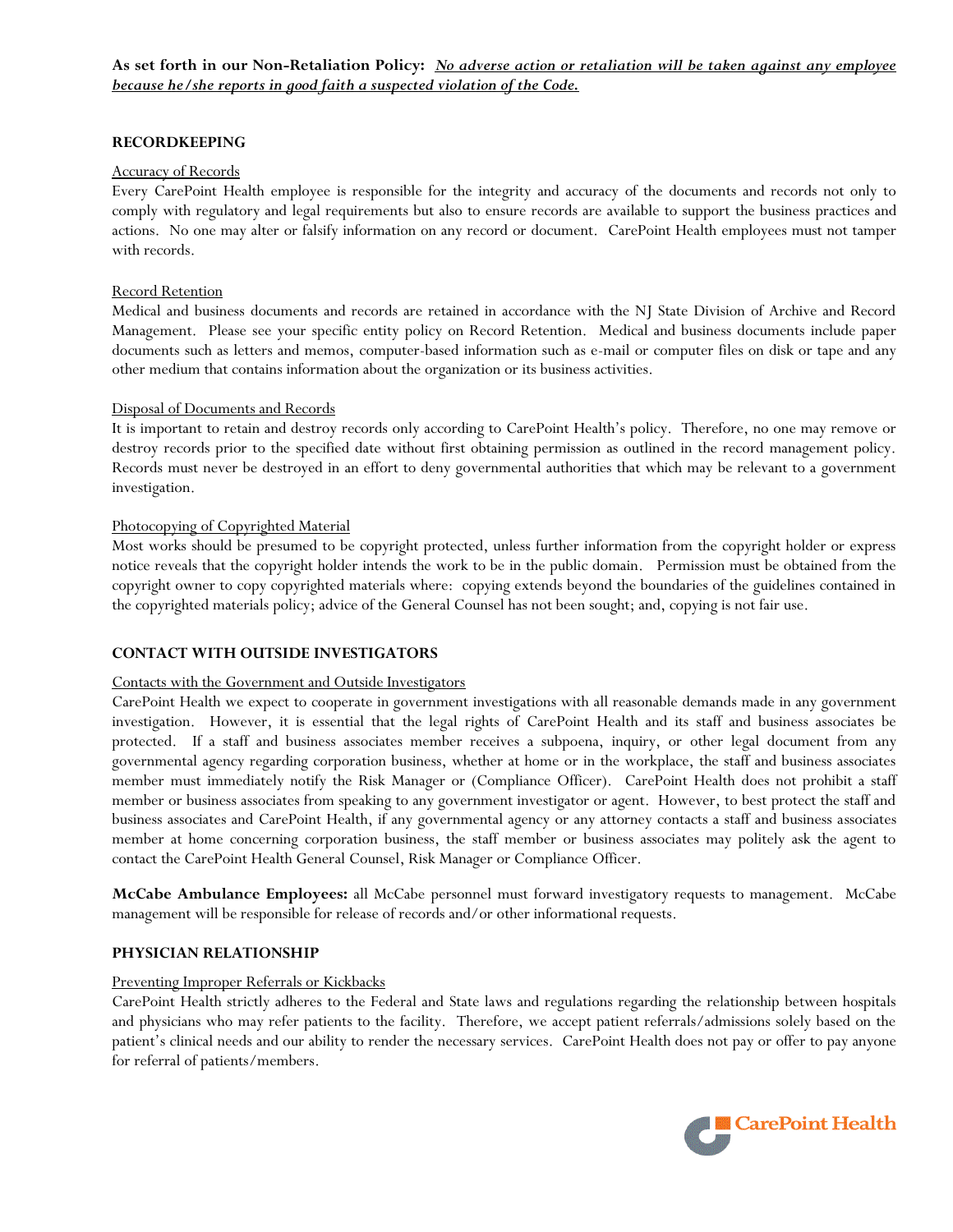Adherence to Antitrust Regulations CarePoint Health will comply with all applicable Federal and State Antitrust laws.

Bayonne Medical Center Christ Hospital Hoboken University Medical Center CarePoint Health Medical Group Garden State Healthcare Associates CarePoint Health Management Service Organization Quality Care Associates McCabe Ambulance

VP, Corporate Compliance & Internal Audit [ComplianceOfficer@carepointhealth.org](mailto:ComplianceOfficer@carepointhealth.org) Hotline: 844.246.4365